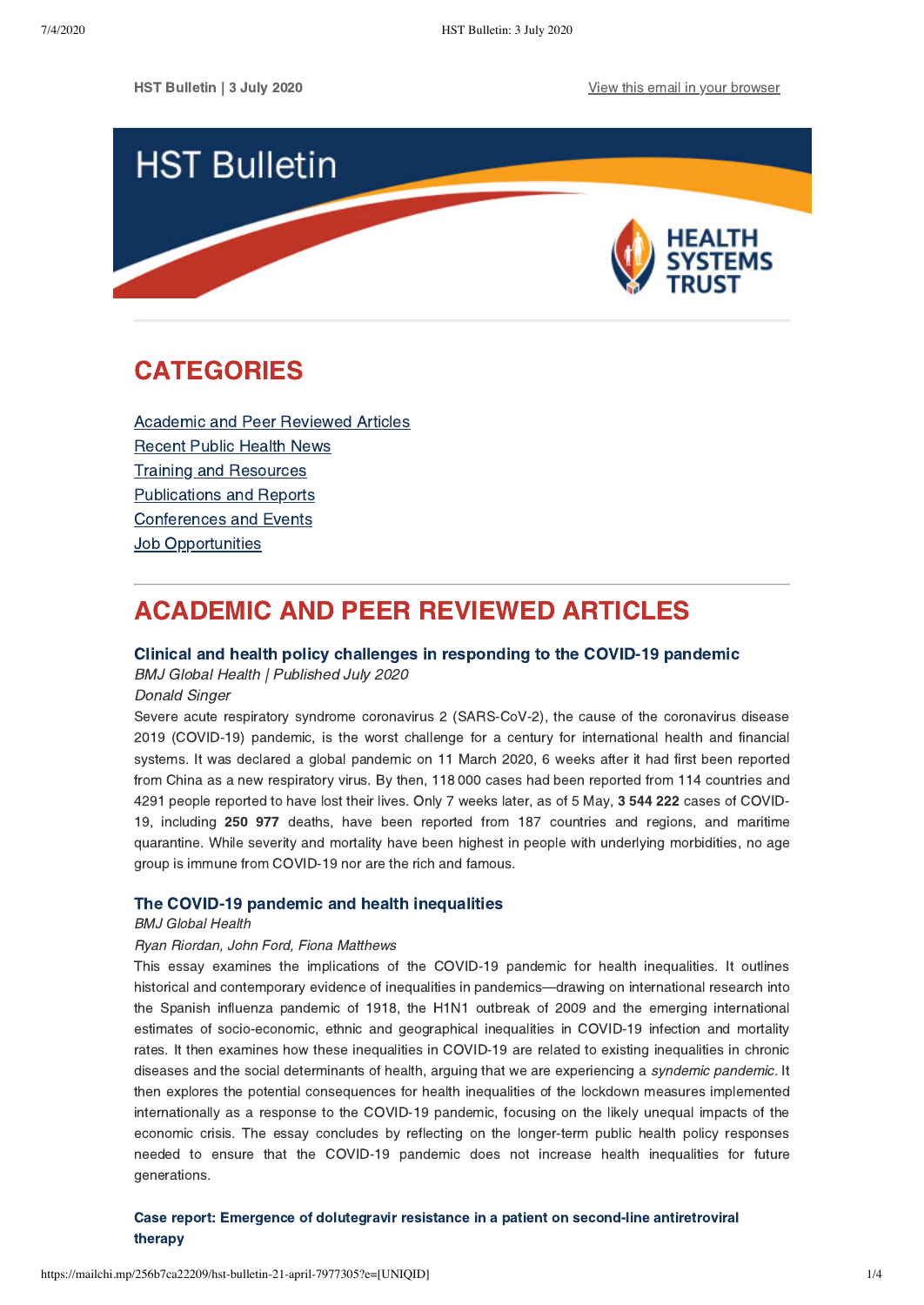#### 7/4/2020 HST Bulletin: 3 July 2020

Southern African Journal of HIV Medicine | Published 2 July 2020

Kairoonisha Mahomed, Carole L. Wallis, Liezl Dunn, Shavani Maharaj, Gary Maartens, Graeme Meintjes The integrase strand transfer inhibitor dolutegravir (DTG) has a high genetic barrier to resistance. Only rare cases of resistance to DTG have been reported when it is used as a component of antiretroviral therapy regimens in treatment-experienced patients unless there was prior use of a first-generation integrase inhibitor. A 38-year-old woman diagnosed with tuberculosis was switched to a second-line antiretroviral regimen of zidovudine, lamivudine and dolutegravir 50 mg 12-hourly together with rifampicinbased TB treatment. Based on treatment history and a previous resistance test there was resistance to lamivudine but full susceptibility to zidovudine. The patient did not suppress her viral load on this regimen and later admitted to only taking dolutegravir 50 mg in the morning because of insomnia.

#### [Evaluation of a mobile application to support HIV self-testing in Johannesburg, South Africa](https://sajhivmed.org.za/index.php/hivmed/article/view/1088)

Southern African Journal of HIV Medicine | Published 30 June 2020

Natasha Gous, Alex E. Fischer, Naleni Rhagnath, Mothepane Phatsoane, Mohammed Majam, Samanta T. Lalla-Edward

Human immunodeficiency virus self-testing (HIVST) reduces barriers associated with facility-based testing; however, no formal mechanism exists for users to self-report results or link to care. The Aspect<sup>TM</sup> HIVST mobile application (app) was developed for use in South Africa. This study evaluated the acceptability and feasibility of the Aspect<sup>TM</sup> HIVST app for individuals from the inner city of Johannesburg.

## [HIV risk, risk perception, and PrEP interest among adolescent girls and young women in Lilongwe,](https://onlinelibrary.wiley.com/doi/full/10.1002/jia2.25502) Malawi: operationalizing the PrEP cascade

#### Journal of the International AIDS Society | Published 30 June 2020

Lauren M Hill, Bertha Maseko, Maganizo Chagomerana, Mina C Hosseinipour, Linda-Gail Bekker, et al As a user-controlled HIV prevention method, oral pre-exposure prophylaxis (PrEP) holds particular promise for adolescent girls and young women (AGYW). HIV prevention cascades, critical frameworks for the design and evaluation of PrEP programmes, outline the priorities of identifying individuals at greatest HIV risk and motivating them to initiate PrEP through perceived HIV risk. To inform future iterations of these cascades and PrEP delivery for AGYW, the objective of this study was to understand the level of interest in PrEP among AGYW at highest HIV risk, and the potential role of perceived risk in motivating PrEP interest.

[\(Return to Top\)](#page-0-1)

## <span id="page-1-0"></span>RECENT PUBLIC HEALTH NEWS

#### [How wearing a mask can slash COVID-19 deaths](https://bhekisisa.org/opinion/2020-07-03-how-wearing-a-mask-can-slash-covid19-deaths/)

#### Bhekisisa | 3 July 2020

With the advent of an infectious disease outbreak, epidemiologists and public health officials quickly try to forecast deaths and infections using complex computer models. But with a brand new virus like the one that causes COVID-19, these estimates are complicated by a [dearth of credible information](https://theconversation.com/lack-of-data-makes-predicting-covid-19s-spread-difficult-but-models-are-still-vital-135797) on symptoms, contagion and those who are most at risk. The Goldenson Center for Actuarial Research has developed a free, user-friendly computer model that has a different goal. It demonstrates how infections and deaths progress on a daily basis over a three-month period depending on how people behave in response to the outbreak. This model allows the public to input data that demonstrate how changes in safety measures in their communities, including wearing face covering and social distancing, can significantly impact the spread of this virus and mortality rates.

## [These health workers are more likely to die from COVID-19. Unions say not enough](https://bhekisisa.org/health-news-south-africa/2020-06-26-these-health-workers-are-more-likely-to-die-from-covid-19-unions-say-not-enough-is-being-done-to-stop-it/) is being done to stop it

#### Bhekisisa | 26 June 2020

People who are over the age of 50, obese or living with diabetes or high blood pressure are more likely to die from COVID-19 than those who are younger or without these conditions

## [Covid-19 research insights excite](https://health-e.org.za/2020/06/30/covid-19-research-insights-excite/)

Health-e News | 30 June 2020 Scientists are hard at work learning everything there is to know about coronavirus – and their research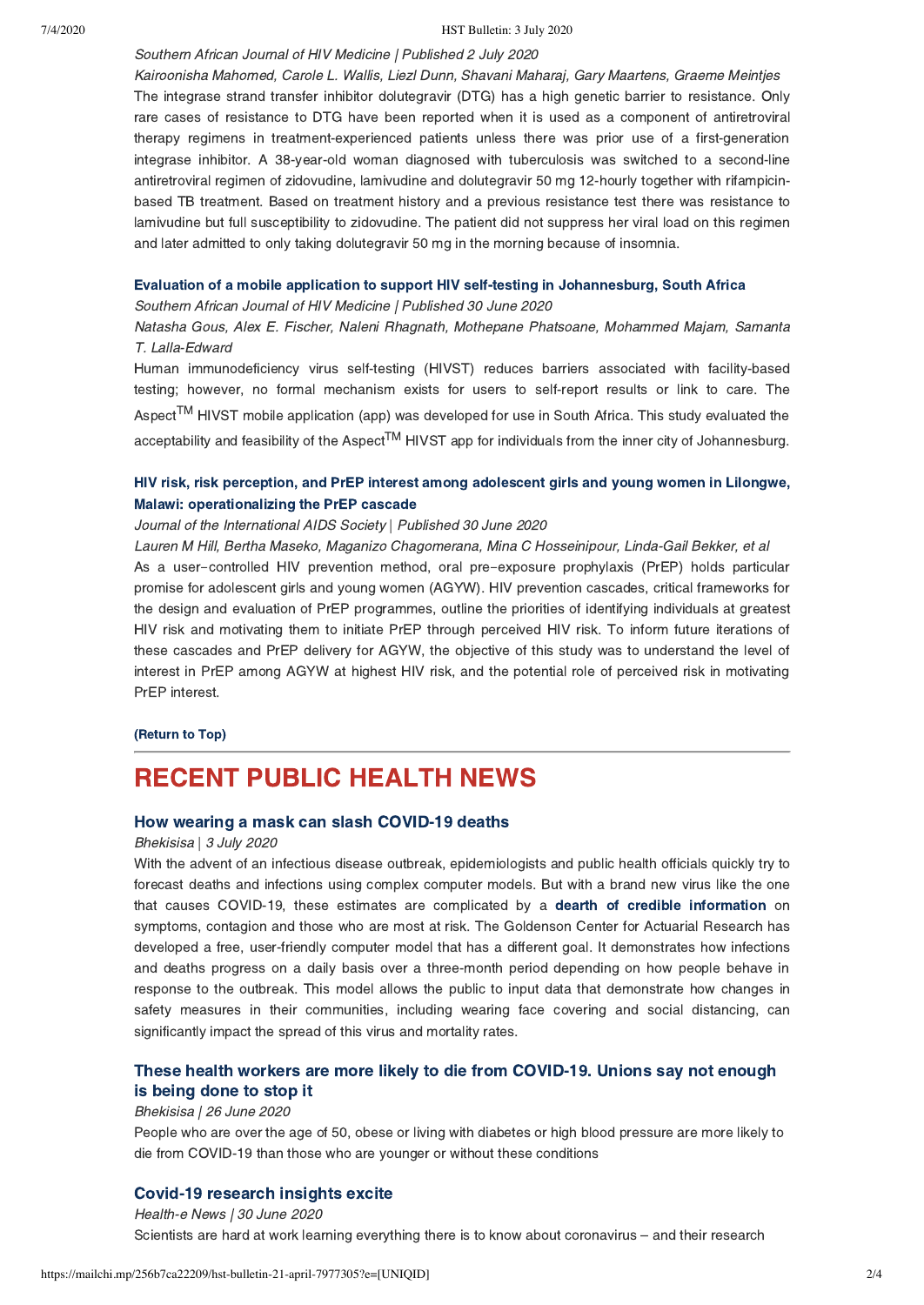could lead to breakthroughs in preventing the spread of Covid-19, reducing mortality rates and improving treatment regimes.

#### [Tackling antimicrobial resistance in the COVID-19 pandemic](https://www.who.int/bulletin/volumes/98/7/20-268573.pdf)

Bulletin of the World Health Organization | July 2020

Antimicrobials have enabled medical advancements over several decades. However, the continuous emergence of resistance to antimicrobials restricts our ability to treat diseases and curbs efforts to achieve universal health coverage and the health-related sustainable development goal. Antimicrobial resistance is a neglected global crisis that requires urgent attention and action.

[\(Return to Top\)](#page-0-1)

## <span id="page-2-0"></span>TRAINING AND RESOURCES

### [Webinars – Cochrane South Africa Systematic review methods](https://southafrica.cochrane.org/learning-support/systematic-review-methods-webinars/2020)

Tuesday, 14 July, "Knowledge Translation Evaluation" presenter, Bey Marie Schmidt, Cochrane South Africa.

Tuesday, 21 July, "Appraising Diagnostic Test Accuracy Studies" presenter, Eleanor Ochodo, Centre for Evidence-based Health Care, Stellenbosch University.

Please consult the Cochrane website for registration details:

<https://southafrica.cochrane.org/learning-support/systematic-review-methods-webinars/2020>

[\(Return to Top\)](#page-0-1)

## PUBLICATIONS AND REPORTS

#### [Human Rights Watch World Report 2020](https://www.hrw.org/sites/default/files/world_report_download/hrw_world_report_2020_0.pdf)

Human Rights Watch's 30th annual review of human rights practices around the globe summarizes key human rights issues in more than 100 countries and territories worldwide, drawing on events from late 2018 through November 2019. At stake is a system of governance built on the belief that every person's dignity deserves respect—that regardless of official interests, limits exist on what states can do to people.

[\(Return to Top\)](#page-0-1)

## <span id="page-2-1"></span>CONFERENCES AND EVENTS

Due to the disruption COVID-19 has caused the conferencing industry many events have been cancelled or postponed. As a result of this uncertainty we have decided not to list any conferences and events in the Bulletin for the time being.

[\(Return to Top\)](#page-0-1)

## JOB OPPORTUNITIES

There are currently no vacancies at the Health Systems Trust.

[\(Return to Top\)](#page-0-1)



Copyright © 2019 HEALTH SYSTEMS TRUST, All rights reserved.